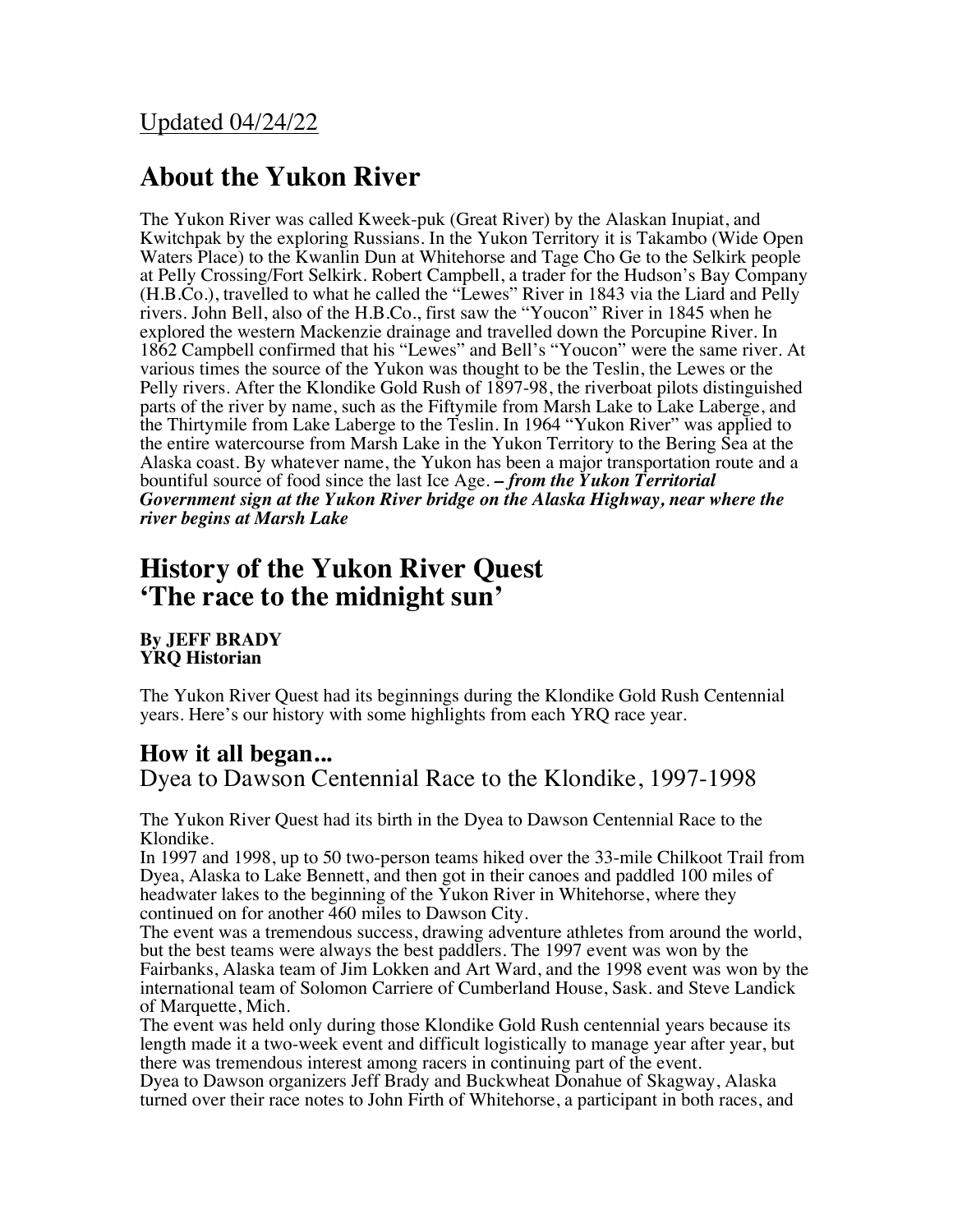he solicited help from the Yukon Quest International dog sled race organization to promote a new summer event.

# **1999 - Inaugural Yukon River Quest**

Carriere-Lokken win first event.

Firth solicited the help of a core group of volunteers who had helped with the Dyea to Dawson events, and the first Yukon River Quest began with a running LeMans-style start at noon on June 9th, 1999.

Sixteen teams of two ran to their canoes on the shore near Rotary Park in Whitehorse and started the 460-mile journey to Dawson.

Aside from an eight hour layover at Minto, teams carried on nonstop to Dawson. First in at a time of 56 hours, nine minutes (48:09 elapsed) was the elite pair of Solomon Carriere and Jim Lokken, a combined team of Dyea to Dawson winners. Mark Bayard and John Roberts of British Columbia and Alberta were three hours behind, and the Yukon team of Mike Onesi and Jason Murphy took third.

The first women's team was Laura Cabott and Danusia Kanachowski of Whitehorse in 71 hours, 20 minutes (63:20 elapsed) and the top mixed team was Roger Hanberg of Dawson City and Pauline Frost of Old Crow in 75:56 (67:56 elapsed). There were four scratches and the last team in was Jeff and Dorothy Brady, in 106 hours (98 elapsed), prompting race officials to set time limits for future races.

#### **2000 - Year Two**

Carriere breaks own record with Solie.

The event moved to the last week in June to take advantage of more daylight, more water in the river, and to give teachers a chance to enter after school let out. After much debate and even doubt that solo kayaks could make the trip to Dawson, they were added as a category. Three entered along with 14 canoes. A two-hour layover was added at Carmacks, and the Minto layover was reduced to six hours. Carriere returned to break his own record, this time with a different Fairbanks paddler, Daniel Solie. They finished in 53 hours, 35 minutes (45:35 elapsed), an hour ahead of the Wenatchee, Wash. team of Tom Feil and Jeff Mettler. Solo kayaker Yannick Bedard, 18, of Dawson City was the first Yukoner to reach the finish in 61 hours, 15 minutes (53:15 elapsed), a full day faster than the next kayak paddled by Ingrid Wilcox of Whitehorse in 89:37 (81:37 elapsed). Heather Birchard and Tara Waddle were the top women's team at a time of 82:13 (74:13 elapsed), and the fastest mixed team was Bob Vincent and Gwyn Hayman of London, Ont. in a time of 60:57 (52:37 elapsed), Alaskans Greg and Jane Tibbetts were the first double kayak in a time of 79:40  $(71:40 \text{ elapsed})$ .

Several Wenonah Jensen 181 canoes were purchased for the Yukon River Quest and sold by the Yukon Quest International as a fund-raiser. This guaranteed a fleet of fast recreation canoes for visitors to use in future races.

#### **2001 - Year Three** Landick returns to set new record

For the third straight year, records were broken, this year by two teams. Steve Landick and Mark Churchill of Michigan, using the same Landick-designed canoe that won the 1998 Dyea to Dawson race, won the River Quest in a total time of 52 hours, nine minutes (elapsed time 44:09). Not far behind were Feil and Mettler in 53:08 (45:08 elapsed). Protests were filed about the Landick canoe, because of its odd bend in the middle, and the Washington canoe, which had a hydration system. The race marshals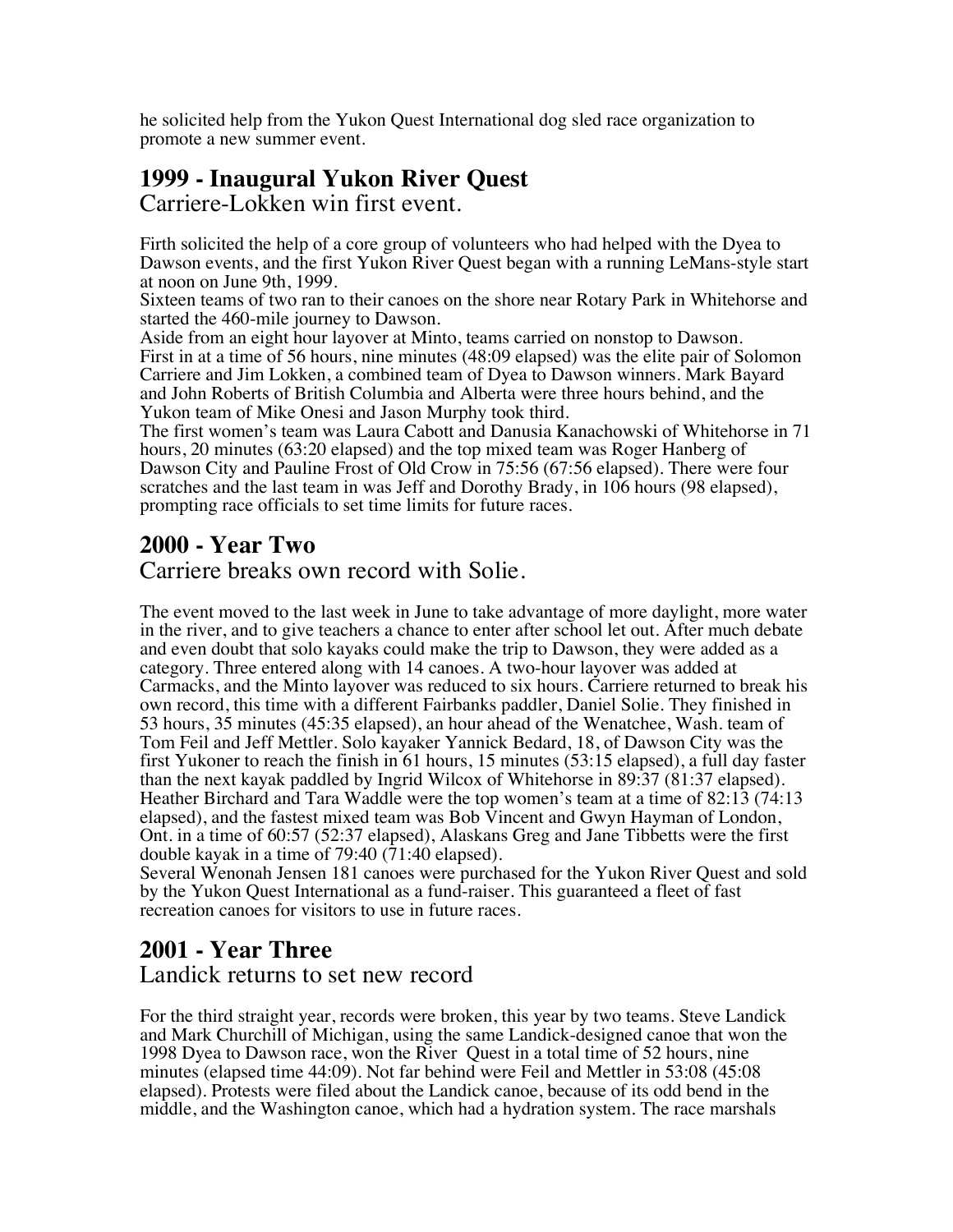concluded that for this race, the boats would be allowed and both records would stand, but that rules would be tightened up for future races to allow no modifications to any stock canoes or kayaks.

In third place, setting a mixed record, was the Manitoba team of Clifford Grieves and Leslie Baker in 57:52 (49:52 elapsed). Veteran Yukon canoeist Yvonne Harris and Sue DeForest of Whitehorse were the top women's canoe team at 71:16 (63:16 elapsed). Michael Rodinger led an Austrian contingent and won the solo kayak race in a record 60:30 (52:30 elapsed). The fastest tandem kayak team in 68:31 (60:31 elapsed) was Travis Holmes and Christopher Read of Alberta. Linda Bourassa of Whitehorse was the top woman solo kayaker in 85:40 (77:40 elapsed) and was third kayak overall. Twenty-four teams entered the race, including the first voyageur team, Paddlers Abreast, a team of Yukon breast cancer survivors, which finished in just under 86 hours.

### **2002 - Year Four**

"The Old Guys" lead the way

A record 36 teams entered the event, and for the first half of the race, it appeared that a tandem kayak would win for the first time. But a broken rudder at the Minto checkpoint slowed down the team of Brandon Nelson and John Weed of Lotus, Calif. They were passed by "The Old Guys", Bob Vincent of Dorchester, Ont. and Bob Bradford of Lapeer, Mich., two veteran marathon paddlers in their 60s. The image of these two paddling into the midnight sunset near Minto has been a fixture on race posters and brochures, and they won the event in 55:22 (47:22 elapsed). Nelson and Weed set the tandem kayak record in 56:23 (48:23 elapsed), and in third place was the Yukon canoe team of Marcus Waterreus and Jonathan Kerr in 60:13 (52:13 elapsed), followed 30 seconds later by Yukoners Tim Hodsgon and Paul Pageau. In fifth was the top mixed team of Hank Timm of Tok, Alaska and Colleen Raney of Whitehorse in 60:59 (52:59 elapsed).

Other records were broken. The women's canoe record was blitzed by Yvonne Harris and Pat McKenna, finishing in 67:14 (59:15 elapsed), and Whitehorse's Ingrid Wilcox set the women's solo kayak record in 72:29 (64:29 elapsed). Top male solo kayaker was Rick Amschler of Spruce Grove, Alberta in 65:40. A fun group of Voyageurs from Quesnel, B.C., "Cariboo to the Klondike", challenged the "Paddlers Abreast" but finished just a minute behind the Yukon women, who broke their previous record in 79:26. The field also included England's Debra Veal, who won international acclaim for rowing solo across the Atlantic Ocean, and a BBC documentary team followed her and teammate Bruce Parry of London in the Yukon River Quest.

After the 2002 race, the event was taken over from the sled dog organization by a group of Yukon and Alaska paddlers, who formed the Yukon River Marathon Paddlers Association.

### **2003 - Year Five**

#### Vincent couple wins River Quest

Setting a new mixed record was the winning team of Mike and Fiona Vincent in 55 hours, two minutes (47:02 elapsed). Mike is the son of Bob Vincent, and his wife Fiona had competed with him on a winning Texas Water Safari team in 2002. The Regina, Sask. couple came north in 2003 and kept it in the family.

Tied for second place in 56:54 were new solo kayak record holder Jerome Truran, and the canoe team of Ken Stanick and Dave Ross, all of N. Vancouver, B.C. The Yukon-Ontario team of Tim Hodgson and Paul Pageau took fourth, followed by the "Maine Yahoos to the Yukon," setting a rowdy voyageur record in 64:13 (56:13 elapsed).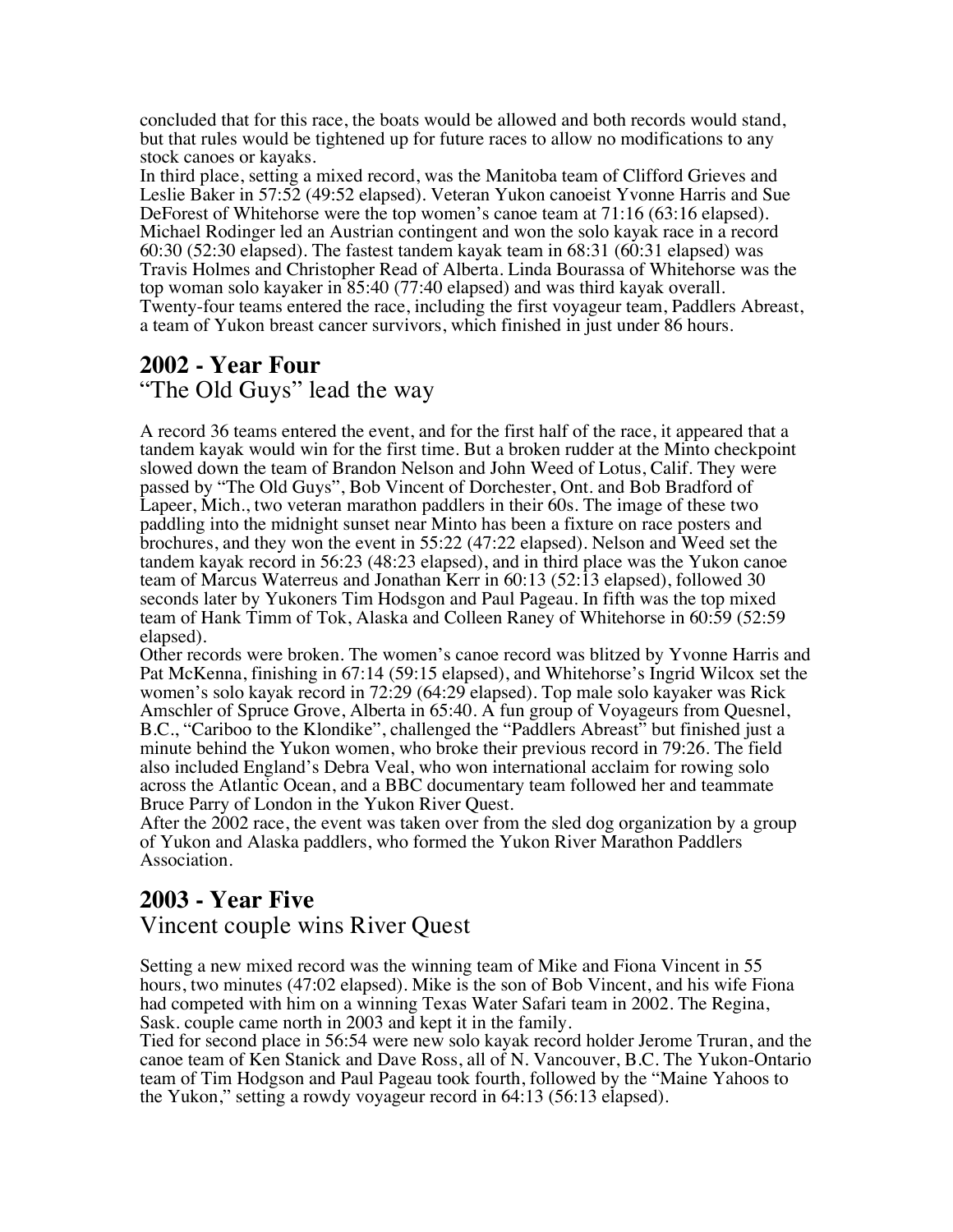A mixed tandem kayak record of 65:01 (57:01 elapsed) also was set by Jeff Raymond and Katja Rademacher of Vancouver. Ingrid Wilcox was the top female solo kayaker again in 76:09. Jessica Reynolds and David Nash won the red lantern with a time of 93:36

Thirty-three teams competed in the event, which featured the largest international field yet with participants from England, Austria, Germany, Scotland, the Guernsey Channel Islands, and Guam. Because of limited facilities in Minto for the growing race, the race's mid-river checkpoint was moved to the Coal Mine Campground at Carmacks.

#### **2004 - Year Six**

Record field of 51 sees new checkpoints, prize structure, 30º temps, high water, and forest fires as Landick-Barton, others break six records

Many racers had requested a second rest stop later in the race, so for the 2004 event, the Carmacks layover was reduced to seven hours, and a three-hour layover was added at Kirkman Creek. With the race going to 10 hours of layovers, all official times in the future shifted to elapsed time on the river, and the records have been changed to reflect this.

Speaking of records, six category records were broken in the 2004 event, which saw a huge increase in the number of participants and a new prize structure that rewarded several categories. A record 51 teams started on a hot 30º C day in downtown Whitehorse. Two-time winner Steve Landick returned with Bruce Barton as partner and led from start to finish. They were on pace to set a new overall record, but were slowed down by smoky conditions for the last third of the race. The hot, dry summer resulted in the costliest fire season ever in the Yukon, and our racers passed several fires along the river. The new YRQ Buffs given to racers came in handy for both cooling off and protecting faces from smoke. The river was high and Team Michigan's winning time of 44:27 still set the stock canoe record. The best photo finish came a few hours later as the Yukon-Manitoba team of Tim Hodgson and Chris Gerwing dueled with solo kayaker Steve Mooney of Whitehorse. The canoe won bragging rights by five seconds, but Mooney shattered the men's solo kayak record with his time of 47:58. The BBC Challenge mixed kayak team of Jason Merron and Charmian Gradwell came in eighth overall in a record time of 51:13. All women's records were shattered: Ingrid Wilcox broke her own women's solo kayak record in 56:46, Yvonne Harris and Pat McKenna broke their women's canoe record in 57:22, and Amy Byers and Denise Kimball broke the women's tandem kayak record in 67:04.

Once again the Paddlers Abreast voyageur team raised money for breast cancer research, and their RCMP counterparts raised money to battle diabetes, getting a rousing welcome and \$1,000 check from the Tr'ondek Hwech'in First Nation of Dawson City. Teams from England and Scotland also raised money for children's charities in their homelands. Finally, not content with completing the longest paddling race in the world, the Australian team of Terry Bolland and Edgar Vaneer continued on to the Bering Sea.

### **2005 – Year Seven**

Records shattered as two kayaks share spotlight

The YRMPA announced a new partnership with Kanoe People/Clipper Canoes which enabled the purchase of seven Clipper Jensens to replace the aging Wenonah rental fleet. The 2005 event saw more high water from an early snowmelt. A record field of 66 teams started the race on a cool, drizzly afternoon. Fifty teams finished and eight records were broken. Less then two minutes separated the three leading teams after 20 straight hours of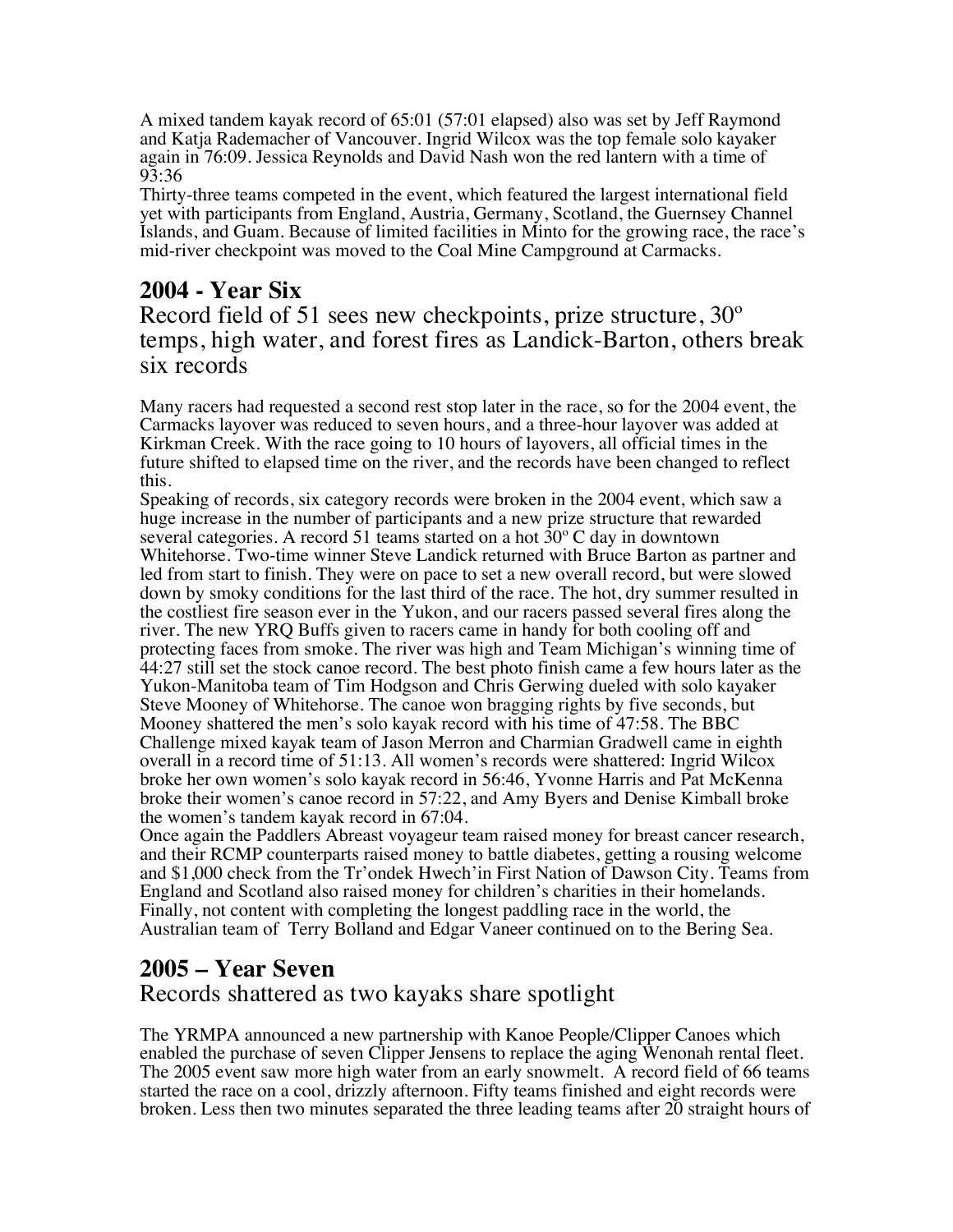paddling as they arrived into Carmacks. Two tandem kayak teams paddled by Yukoners Stephen Mooney and Greg McHale and American marathon racers Chris Swan and Sean Brennan of California and New Jersey worked hard to stay ahead of a canoe paddled by defending YRQ champion Steve Landick of Michigan and Texas Water Safari multichamp Fred Mynar of Texas. As they approached the finish line, the two kayaks rafted together for a winning time of by 42 hours and 51 minutes, shattering the course record. Landick also broke his own open canoe record in 43:10, and there were new records set for solo kayak by David Kelly in 45:22, women's canoe by Tunde Fulop and Danielle Boisvert in 55:18, Mixed Tandem Kayak by Heather and Brandon Nelson in 45:22, Women's Tandem Kayak by Danise Kimball / Amy Byers in 59:31, and Voyageur Canoe by RCMP Scarlet Fever in 55:50. After the race, the YRMPA board decided to change the prize structure to reward all classes and divisions equally, as a way of promoting more competition within classes.

#### **2006 – Year Eight** Course record shattered again by kayak 'super team'

Heavy rains at the start made for cool temperatures but a fast river, and the elite teams took advantage of it. First overall with a new course record of 40:37:05 was the tandem kayak "super team" of David Kelly and Brandon Nelson from California and Washington. The voyageur class continued to grow. As a continuation of its partnership with Kanoe People/Clipper, the YRMPA jointly purchased a new Clipper Langley Voyageur Canoe to be reserved for rental by teams coming in from outside the Yukon. During the first year, it was paddled by the False Creek Women of Vancouver, British Columbia. Five other voyageur teams entered the 2006 race, including the Yukon's Paddlers Abreast team, which was being filmed for the National Film Board production, "River of Life", and Kissynew from Saskatchewan which shattered the old dragon boat record and finished second overall in 42:56:13. The men's and women's solo kayak records also were broken by Carter Johnson and Heather Nelson respectively, and Yukoner Pauline Frost-Hanberg and Viki Cirkvencic broke the women's canoe record (see records page). Veteran Steve Landick and Gregg Nelson of Michigan took the men's canoe division, and Veronica Wisniewski and Edoh Amiran of Washington won in mixed canoe. Seventy-three teams started the event, thanks in part to a dozen entries from Great Britain, including two kayak teams from the British Army finished strong behind Kelly and Nelson. Racers were able to benefit from a new travel deal reached by the YRMPA with Yukon carrier Air North. However, the rainy and cool conditions kept safety boats busy early in the race, as 13 teams scratched before even reaching Carmacks. After the race, officials decided to add more items to the mandatory gear list for 2007, so teams are better prepared if they have to stop for a while and warm up. The YRMPA board also opened up the canoe division to allow standard class canoes, as well as solo canoes for 2007.

### **2007 – Year Nine**

Voyageurs take top four spots as race grows to 85 teams, "River of Life" inspires thousands

This was the year the voyageurs broke through to the top, and where one team's quest inspired everyone associated with the YRQ. Ten of the big boats were on the starting line for the event, and five landed in the top 10 overall. Coureur des Bayou, a team of mostly Texas Water Safari veterans, built a Kevlar voyageur for the Yukon and sparred early on for the lead with Team Kissynew in another canoe built especially for the YRQ. The Texas team finished first in 41:15, about an hour ahead of Team Kissynew which settled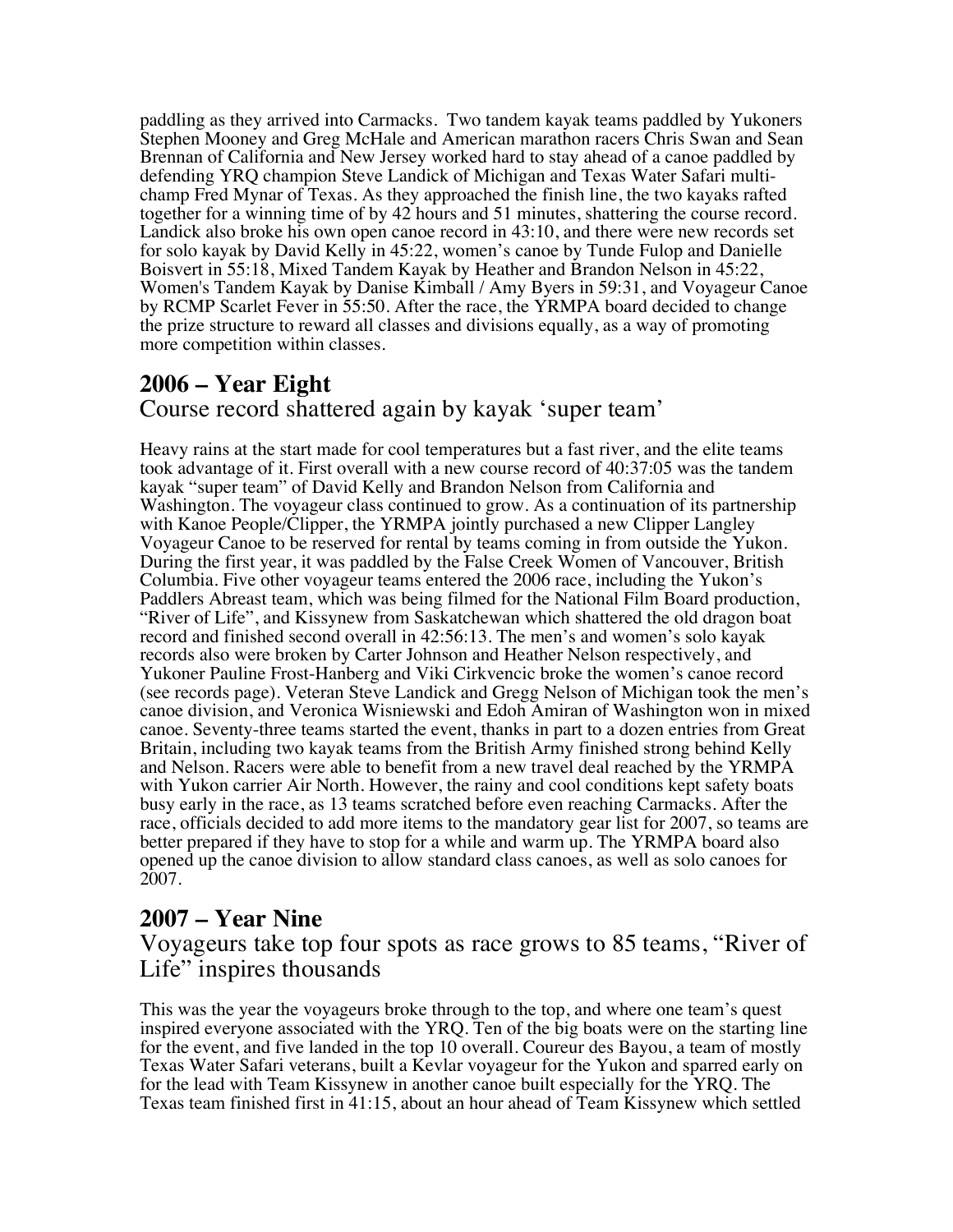for second for the second straight year. A second Kissynew Skookum Asphalt team with Yukon and Saskatchewan paddlers took third, followed by the Saint Lawrence Valley Paddlers from New York. The top K2 team in the event, Evil Geezers Philippe Blouin and Richard Steppe, finished fifth overall in 47:23. They were followed by the top solo kayak, Andrew Jillings of New York in 47:37. Next in were three Australian kayak teams, and rounding out the top 10 was voyageur team Pipe It Up from Prince Rupert, BC.

The tandem canoe class was led by VT Express, Veronica Wisniewski and Thom Prichard, in 50:13. Desnedhe Dene, Norbert Wolverine and Lionel Campbell were the top men's canoe, and Yukon Water Women Two, Patricia McKenna and Elizabeth Bosely, were the top women's team. The top solo kayak woman was The Girl from Oz, Liz Winn of Australia. Rounding out the entire field with the first entry in a new solo canoe class, was Team Bumbazer, Joe Evans, in a "record" time of 77:23.

A crowning moment during this year's event was premiere of the film "River of Life" about the Paddlers Abreast team of breast cancer survivors. The film played for racers before the start in Whitehorse and again after the finish in Dawson City. The film would play several festivals throughout the year and inspire thousands.

# **2008 – Year Ten**

#### Kisseynew wins duel with Texans, sets new course record

The 10th anniversary race of the YRQ produced many special moments. For starters, registrations actually hit the maximum 100 teams at one point, and a record 89 teams from a dozen countries started the race. This included 15 voyageur teams. The event started on a beautiful day in Whitehorse, and the weather remained calm for paddlers all the way across Lake Laberge. This set the stage for some record-setting performances. The battle for first again was between Team Kisseynew and the Texans. Amazingly they jousted for much of the first half of the race and came into Carmacks just one second apart after 200 miles. Having Yukoner Tim Hodgson in the boat gave the Canadian team some local river knowledge this year, and that may have been the difference as they stretched out a wider lead over the second half of the race. Kisseynew became the first team to break the 40-hour mark with a new course record of 39:32:43. The third time was the charm for Kisseynew team captain and boat builder Martin Bernardin. The Texans finished second in 40:05:00, beating their winning time from the previous year. Third went to a First Nations voyageur team from Hatchet Lake, Saskatchewan, who were serenaded with drum beats. Fourth overall and breaking the long-standing mixed canoe record were Gloria Wesley and Gary Aprea from upstate New York and Massachusetts in 44:13, just a minute ahead of the new solo kayak record holder, Brad Pennington of Houston, Texas who won his own duel with past K1 champion Steven Mooney of Whitehorse. Others in the top 10 overall were the Adirondack Voyageurs from New York, the mixed canoe team of Yukoner Jane Vincent and Bodo Lenitschek of Australia, K2 men's champ Robert Cassin and Carl Clinton from the Channel Islands of Great Britain, and men's canoe champ Steve Wallick and Jim Bates from Kelowna, B.C. . Breaking the solo canoe record was Kevin Mellis in 53:03. The women's kayak record also fell as the Incredigirls team of Lisa McGee of Alberta and Kim Petherick of Australia finished in 53:55 Other champions were the Yukon Water Women (Liz Bosely and Pat McKenna) in women's canoe, Ingrid Wilcox or Whitehorse in women's solo kayak, and the Danish team of Peter Mygil and Vibe Sandberg in mixed kayak.

### **2009– Year Eleven**

Texans recover from spill with Team Dene's help, carry on to reclaim top prize; women's C2 and K2 records fall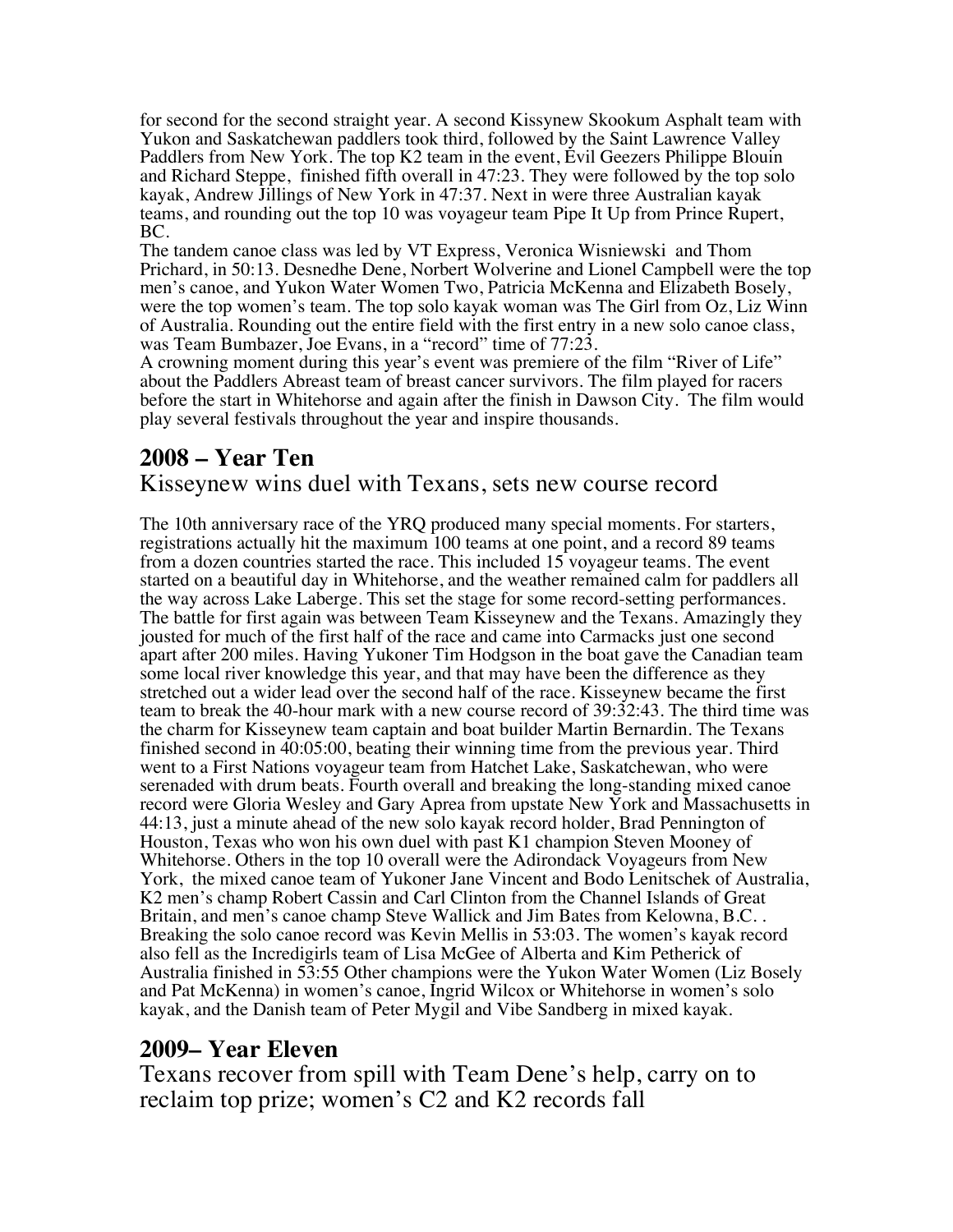The  $11^{\circ}$  annual Yukon River Quest saw the kind of sportsmanship that the race has become famous for – and this time involved the two most competitive teams in the event. After 10 years of starting on Main Street, the starting line was moved to Rotary Peace Park to relieve congestion in the downtown area and give paddlers a straight run down to their boats. It worked magnificently, as 73 teams started the event on a glorious day, with the SS Klondike looming behind them. Like the previous year, there was a very close race between the top two voyageur teams, as the Texans and Team Dene from Saskatchewan battled for first place on a calm Lake Laberge. The Texans led by a minute when the two teams reached Carmacks, and were holding on until "the mother of all boils" swamped their boat just before Minto. The team managed to get their boat and everyone to shore, said Texas captain Richard Ameen, and then Team Dene stopped and remained for several minutes to make sure the Texas paddlers were all right. This act of sportsmanship earned Team Dene captain Charlie Tssessaze and crew the Spirit of the Yukon Award. The Texans eventually caught back up with Saskatchewan team and they jostled for the lead all the way to Kirkman Creek, arriving at the same time. But the Texans got a jump when Team Dene got a late start out of Kirkman, and widened their lead all the way to Dawson. The Texans' winning time was 40 hours, 52 minutes, for their second overall title in three years. Team Dene arrived 50 minutes later to loud drumbeats from their wonderful community of supporters. In third place overall was veteran solo kayak champ Carter Johnson of California in 44:52. Next in was K1 runnerup Shaun Thrower of Great Britain in 47 hours, and then the top tandem canoe teams: the mixed Yukon team of Jane Vincent and Tim Hodgson in 47:22; the top men's canoe with Gaetan Plourde of Ontario and Aaron Hachey of Whitehorse in 47:32; and the top women's canoe with Veronica Wisiniewski of Washington and Whitehorse's Liz Bosely, breaking a new record in 48:53. The women's tandem kayak record also was broken by "Oxford Hopefuls" Lou Maurice and Hilary Greaves of the UK in 51:29. Other champions were: Yukoner-Albertan Kevin Mellis for the second straight year in solo canoe; Darrell Wiebe and Jennifer Allen of Calgary in mixed K2; Peter Budden and Dave Townsend of the UK in men's K2; and "Yukon Wildflower" Ingrid Wilcox in women's K1. Some of the best racers in the field were bested by various ailments and a rain storm in the middle of the race, but 56 teams finished. The YRQ field was smaller, probably due to the world's economic woes, but it was still the third largest field on record. The race due several media from Australia and all over North America, and was featured on NBC-TV's Jeep World of Adventure.

#### **2010– Year Twelve**

Johnson rides behind Texans to new solo kayak record; solo canoe record also falls despite wet and windy start

The  $12<sup>*</sup>$  annual Yukon River Quest began with the wettest and windiest start on record, ultimately causing a record number of scratches by the time teams reached Carmacks. Leading the teams through the breakers on Lake Laberge were the Texans, followed by solo kayaker Carter Johnson, who managed to ride the voyageur's wake all the way to Dawson City. The Texans won their third overall title in a time of 42 hours, 48 minutes. Johnson was a second behind setting a new men's solo kayak record of 42:49. The third team in was the voyageur Breaking Wind from Great Britain. The solo canoe record also fell with Gaetan Plourde's winning time of 52:35. The women's solo kayak title went to Robyn Benincasa in 51:43. The top tandem kayak belonged to Colin and Nicholas Burden in 49:59. And the mixed team of Mary Houck and John Ders posted the best tandem canoe time, 50:42. Of the 78 teams that started the race, a record 24 did not finish. Weather was better during the second half of the race but except for the solo records, overall times were relatively slow. Paddlers Abreast won the women's voyageur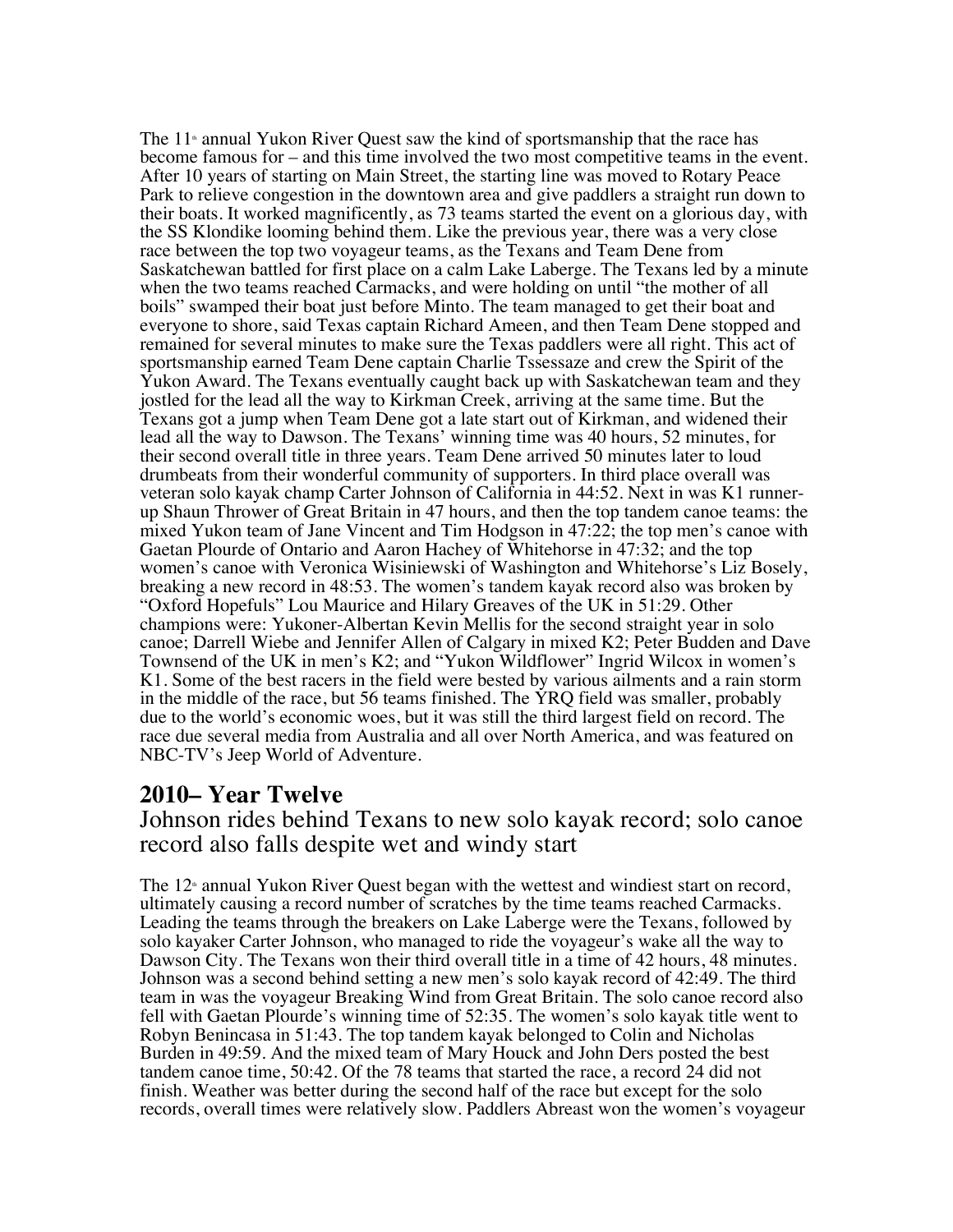title and were joined this year by a lively team of Australian breast cancer survivors, Yukon Buddies.

### **2011– Year Thirteen**

Texans hold off Yukon mixed team for third straight overall win; Sausages & Mussels propel to new mixed voyageur record; Plourde beats own solo canoe record

Weather cooperated for the most part during the 13th annual YRQ. Of the 72 teams that started the race, 55 teams finished, which is about average. Lake Laberge threw its usual amount of wind at everyone but there were also some calm stretches mid-lake to give teams a break. From then on, it was easy paddling down to the first layover at Carmacks and beyond to Dawson City. The river was at its highest level of the summer, but not as high as in past years. There was very little rain, and other than a cool first night on the Thirtymile section, temperatures were warm from start to finish. The Texans repeated as overall champions in  $42$  hours, 17 minutes, and were challenged for a time by the top mixed voyageur team from the Yukon, Sausages  $\&$  Mussels, who set a new mixed record in 44:37. The only other new category record was set in solo canoe by Gaetan Plourde of Ontario in 48:28, knocking two hours off last year's time. The top kayak in the race was paddled by Chris Spoor of British Columbian in 47:37. The top women's finisher was solo kayaker Sharon Colley of Great Britain in 49:05. Leading the tandem canoes were men's champ Andy and Kurt Toms of Great Britain in 50:48 and mixed champ Larry Seethaler and Brenda Forsythe from Alaska in 53:20. Larry is the iron man of the race, having competed in every YRQ and both Dyea to Dawson events. For its tenth anniversary, women's voyageur team Paddler's Abreast clocked a best-ever time of 51:56 to win its category.

### **2012– Year Fourteen**

Despite two swims, Australian "Down Under Dogs" paddle past Californians for top spot; Two women's records shattered.

The  $14<sup>*</sup>$  annual YRQ saw some of the best weather the race has ever seen. Sixty-eight teams started and 54 finished. A summer shower blew through just prior to the start, but racers soon found a flat calm Lake Laberge and fast water after the major confluences. The early leaders were the open voyageur teams Down Under Dogs from Australia and Such A Blast from California, but a fleet women's team, Skirting Disaster, was also in the hunt, as well as a men's tandem canoe team, Round Side Down. The Australians took two unplanned swims, first after hitting a boil near Big Salmon, and then in Five Finger Rapids. In both cases they were passed by one of the two other leading voyageur teams and then took back the lead. It was an incredible feat for a team of seasoned outrigger paddlers who were in a Canadian voyageur for the first time. The Dogs finished in 41 hours, 51 minutes, while the Blast took second in 42:45, just ahead of the Skirts at 42:50. Skirting Disaster set a new women's tandem record. Next in were Round Side Down, made up of experienced canoers Tim Lynch of Faro, Yukon and Dave Lewis of Nova Scotia. They missed the C2 record by just eight minutes. In solo, Passing Wind, Chris Spoor of B.C., repeated as the top K1 male in 45:06., and the top woman was Powered By Chocolate, Janice Mason, also of BC, in 52:57. In K2, the South African team Beats Working, Reuhl Iombard / Bertus Rinke, won with a strong 46:54, but even more impressive was the Yukon women's K2 team The Fascinators, Ali Morham and Martha Taylor, who set a new record of 47:04. Top solo canoe was Mark Fletcher of Haines Junction in 57:41. Women's C2 was won by Atlantic Express, sisters Abby Lewis and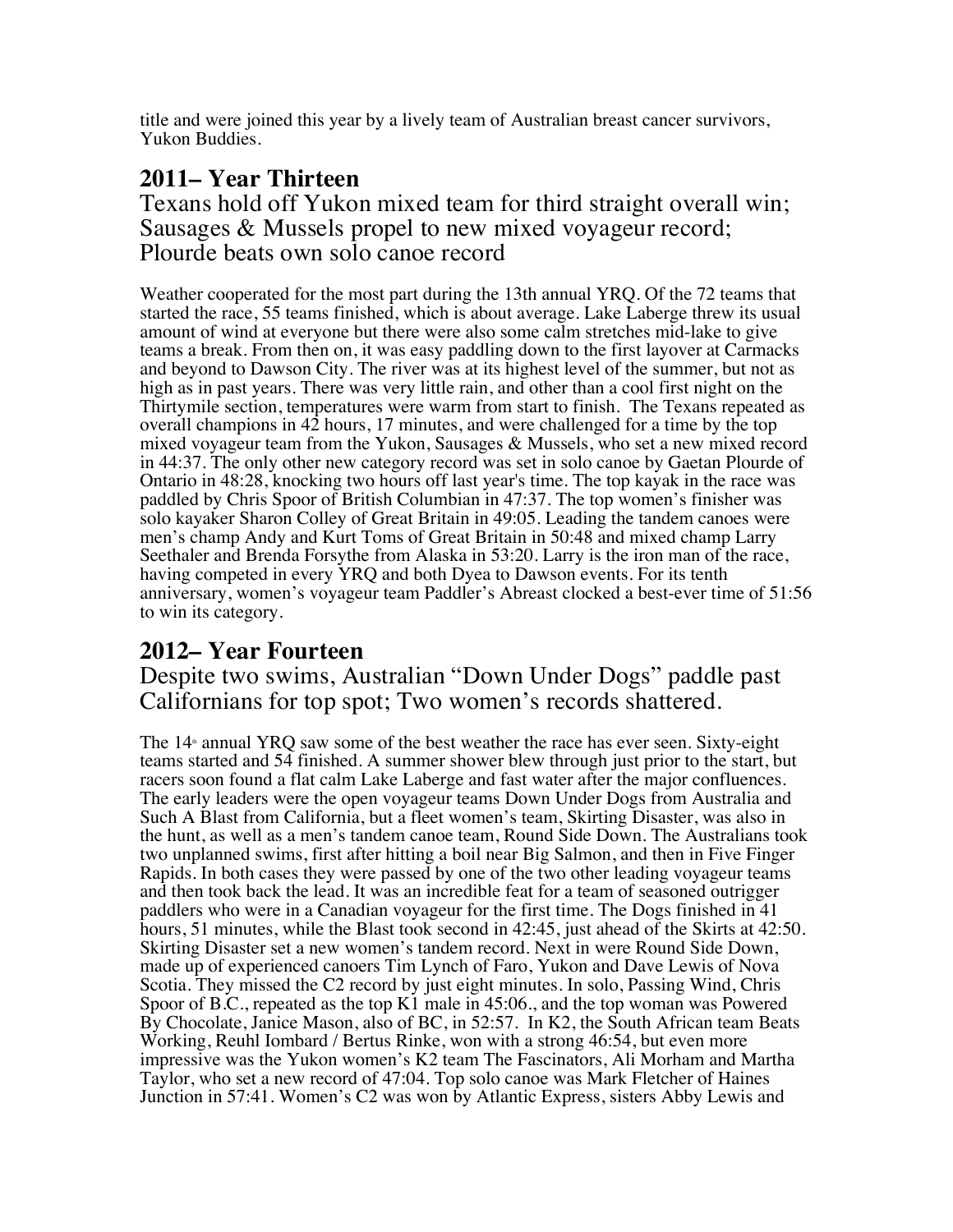Bev Lewis of BC and NS, in 50:19. The Maine mixed canoe team of Terry Wescott and Ander Thebaud won in 49:24, while the Latvian team Black Berta, Ilze Plakane / Ugis Gutmanis, took K2 mixed in 47:22. The top mixed voyageur was Skaha ha ha ha of BC in 46:34. The YRQ is used to seeing teams raise money for worthy causes, following in the wake of the Yukon's own Paddlers Abreast. This year, however, saw an unprecedented amount raised, nearly a quarter million dollars by Interserve London Irish I and II, for Help for Heroes, a charity that assists wounded veterans in Britain's current conflicts. And they were planning a return to the Yukon with two more teams in 2013.

### **2013– Year Fifteen**

Return of tandem canoe to the top of the leaderboard; Yukon/Nova Scotia team "Round Side Down" leads pack to Dawson in hot, smoky race. Volunteer recognized for "Spirit of the Yukon"

In a rare repeat, the weather for the  $15<sup>h</sup>$  annual YRO was just as nice as in 2012, almost too nice. Lake Laberge was calm again and the river was high, but these conditions did not result in faster times. Sixty-two teams started and 49 finished the 2013 race with no major incidents on the river, save a couple of dumps in the rapids. No records were broken for the first time in many years. The heat this year (plus-30 on Thursday and Friday) slowed all teams, as did thunder and lightning on all parts of the river, and smoke from forest fires. Racers watched one strike a hillside just before the rapids on Thursday night, and others watched fire bombers put it out. Another fire was reported by teams before they arrived at Kirkman Creek. Many teams also encountered rain on Saturday. But through it all emerged some fast tandem canoe teams, with the overall winner going to Round Side Down's Tim Lynch of Faro, YT and Dave Lewis of Nova Scotia in 45 hours, 2 minutes. It was the first C2 overall winner since 2004. Second overall was another canoe, paddled by two previous strong finishers in the C1 class: Gaetan Plourde and Ian Mockett of Ontario in 45 hours, 16 minutes. The Australian K2 team On the Way to Maine with Tom Simmat and Urs Mader clocked in at 45:26. Whitehorse's Stephen Mooney was back to co-win the K1 class in 49:14 alongside Gus Oliveira of B.C. The top C1 boat belonged to Wun-Num-Nut's Jeff Brainard of Ontario in 49:36. Leading the way in the mixed canoe division was Currently Confused Still, Steve and Karla Ramsay of Manitoba in 50:42. Top female K1 paddler was Super Maryo, Mary Obstfeld of Alberta, who came in about the same time as the top women's C2 team, Sisu, Melissa Vaja and Tammy Stoneman of Teslin, Yukon in just over 64 hours. They just beat the UK team of Sarah Wallis and Esther Wheeler by two minutes. The voyageur class was competitive in all classes with Your Worst Nightmare Dream Team, a mixed crew from the USA leading the way in 45:28 over mixed runner-up Passing Through from New York at 46:25. In third was the men's team Interserve H4H2 from the United Kingdom in 49:28, one of two teams raising money for Help For Heroes. They were followed by women's champion, Currently Available from the Yukon in 50:07. This year's Spirit of the Yukon award went to a very deserving volunteer, Al Foster. Seeing a need for more assistance at the Carmacks dock, he stepped up to help several years ago and now leads the crew there and walks us through the procedures at the briefings. His kind approach to working with teams and other volunteers makes him most deserving of this award.

### **2014– Year Sixteen**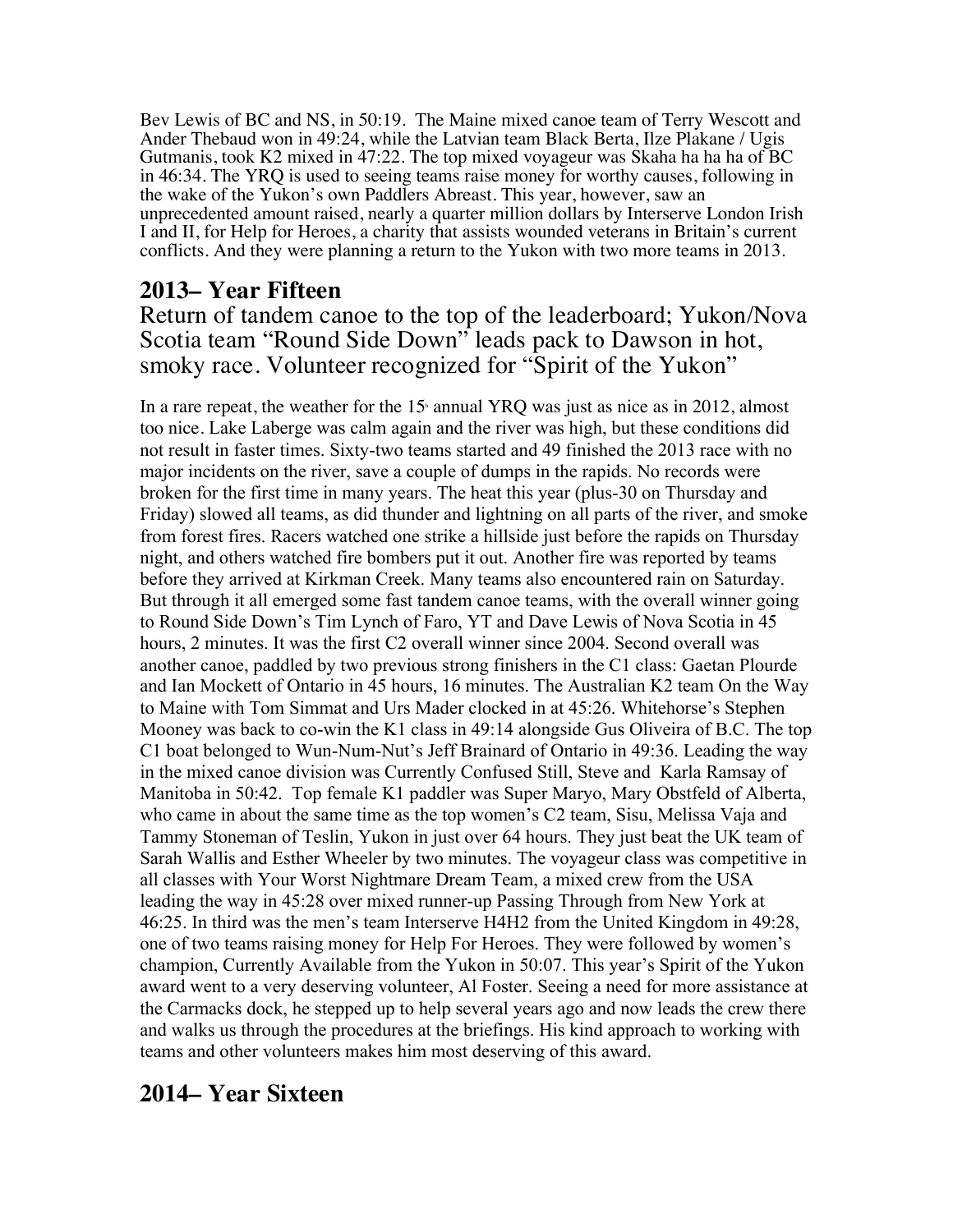#### Tandem kayak from Great Britain is first team to Dawson City. Stormy lake, low water in river account for slower times.

The 16th annual Yukon River Quest was memorable for its rocky start with all teams battling breakers that blew up from the south as they were getting on Lake Laberge. But after persevering through those very tough conditions (including some dramatic rescues), most teams carried on and had good weather all the way to Dawson City. The river was lower than usual, resulting in slower times overall. First team in on Friday night was the British tandem kayak Two Numbnuts paddled by Shaun Thrower and Steve King in 45 hours, 30 minutes, 32 seconds, followed by solo kayaker Dave Hutchinson of the United States in 46:25:52, the Yukon mixed voyageur team Ts'alvit (Gwich'in for Arctic Loon) in 48:43:26, and the top tandem canoe Puha no Huanie (Esteva Phillippe from French Polynesia and Esteva Nicholas from France) in 49:54:10. They were the only teams to break the 50 hour barrier this year. Other class winners were Gaetan Plourde in open solo canoe (49:48:57), Brandon Johnston and Shona Barbour in mixed C2 (52:16:37), Pat McKenna and Elizabeth Boseley in women's C2 (55:17:07), Kelly Watson in women's K1 (57:24:29), Mary Obstfeld and Carl Rumscheidt in mixed K2 (59:19:04), Anjie Lees and Meg Thornton in women's K2 (63:13:24), and Team WHOA in women's voyageur (57:37:39). Overall, 48 teams finished of the 66 that were registered; there were 18 scratches.

### **2015– Year Seventeen**

#### US-Canada tandem kayak wins overall race; calm lake and mostly good weather account for zero incidents and few scratches.

For the second straight year, a tandem kayak had the fastest time in the race. Past solo champion David Hutchison of Montana teamed up with Bob Ross of Ontario for team "Time to Go" to post a winning time of 45 hours, 51 minute, seven seconds. Except for some showers and head winds on the last day, the weather was great. The lake was flat calm for the 57 teams that started the race, and 44 of them finished. Just 12 teams scratched and one team finished after the cutoff time in Dawson. There were no rescues, even at Five Finger Rapids, for the first time in race history. It was another low water year, with only five teams breaking the 50-hour barrier. In second place overall was the top canoe "Perfect Storm" (Gaetan Plourde and Jeff Brainard) from Ontario in 45:33:46, followed by another kayak "Bald and Sexy" (Gus Oliveira and Chris Spoor) from British Columbia in 46:40:51, the top voyageur "Team 3-2-1 Go" (a fleet team of women from Canada and the US) in 49:29:17, and the top solo kayak "Northshore Paddler" (Martin Rother) from BC in 49:29:30. Concern about the drop in overall numbers below 60 teams prompted the YRMPA board to consider opening up the race to Stand Up Paddleboards. A motion to allow a limited number of SUP teams in the next year's race as a experimental class passed at the 2015 AGM in November.

### **2016 – Year Eighteen**

Largest field in YRQ history: 93 teams start race, led by canoe 'Perfect Storm' paddled by Ontario veterans Gaetan Plourde and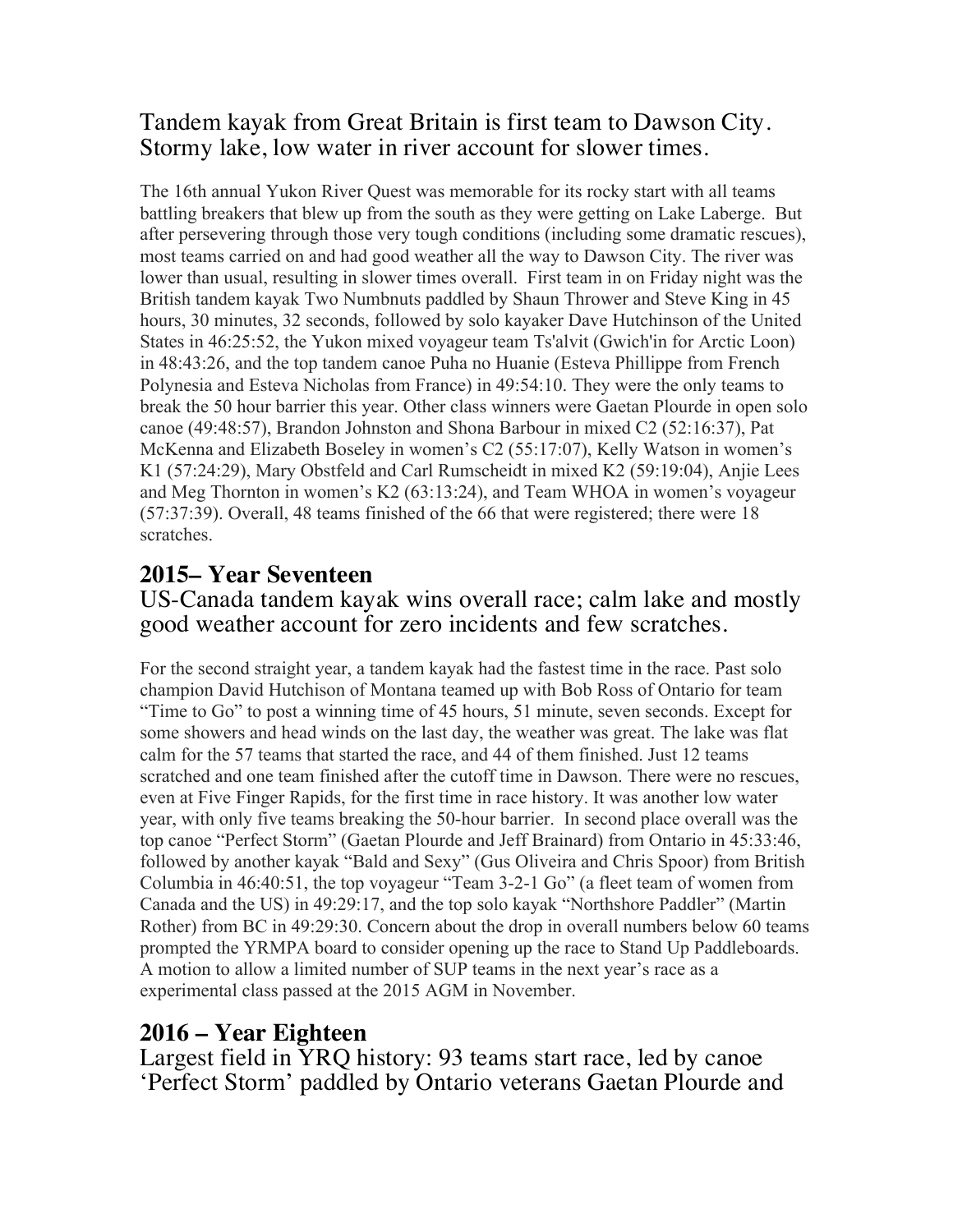### Jeff Brainard. Experimental SUP class proves worthy of inclusion in future races.

"Perfect Storm" finally made it to the top this year. The Ontario team of Gaetan Plourde and Jeff Brainard was the first team to Dawson City with a time of 46:14:56. They distanced themselves from the rest of the 2016 field. Second overall was K1 winner "Time to Go" (Dave Hutchison) from Montana in 47:17:30. K2 winner "Team Jester" (Geeb Smith and Derek Chart) from Australia was third overall. Again, low water levels on the Yukon River affected times, but the good weather allowed a record 77 teams to finish, including all but two of the 11 Stand Up Paddleboards that participated as an experimental class. They were led by Bart de Zwart from Hawaii with a time of 54:41:14. The SUPs were subsequently added as an official class for the 2017 race, and the YRMPA also announced that it would include C4 canoes in the voyageur class.

## **2017 – Year Nineteen**

Voyageur canoe "Yukon Wide Adventures" dominates field of 88 teams that includes SUP and C4 canoes. K2 vs. C2 sprint to finish for second. Big celebration planned for  $20<sup>th</sup>$  Anniversary in 2018.

A fleet voyageur team "Yukon Wide Adventures" made a solid run at the course record, which they possibly could have broken if not for another low-water year. Still, the weather was great and times overall were faster than the previous two years. Thomas de Jager of Whitehorse put together a solid crew that included fellow top solo paddlers Dave Hutchison, Stephen Mooney, Gus Oliviera, and Wayne Anderson from past races and local paddler Pat McLellan. They finished in 42 hours, 47 minutes. Second overall was past champion "2 Numbnuts" Shaun Thrower and Steve King from the UK in 44:38, besting C2 team "Gorge Downwind Champs" Carter Johnson and Dave Jensen of California in a sprint to the finish by just 4 seconds! The voyageur class included the 4 person C4 canoes for the first time, and mixed team "Saranac" from New York finished fourth overall in 45:48. After the race, the board decided to make C4s their own class in future races. New as an official class were the SUPs, led again by Bart de Zwart. K1 "Arm Wriggler" Graham Henry of Toronto was the fastest solo in 46:33. The YRMPA announced a big celebration for its  $20<sup>th</sup>$  Anniversary race in 2018 and unveiled a new logo.

### **2018 – Year Twenty**

20<sup>th</sup> Anniversary YRQ celebrated from Whitehorse to Dawson. Voyageur canoe "Yukon Wide Adventures" repeats as champion in record field. Mixed K2 record broken by The Kiwis from New Zealand. Unveiling of "Great River Club" of 5,000 and 10,000 kms finishers.

The YRQ dominated the Canada Day parade with more than 300 paddlers, support crew members and volunteers marching behind a 20th Anniversary banner that thanked the community of Dawson City. This was the culmination of a week of events organized by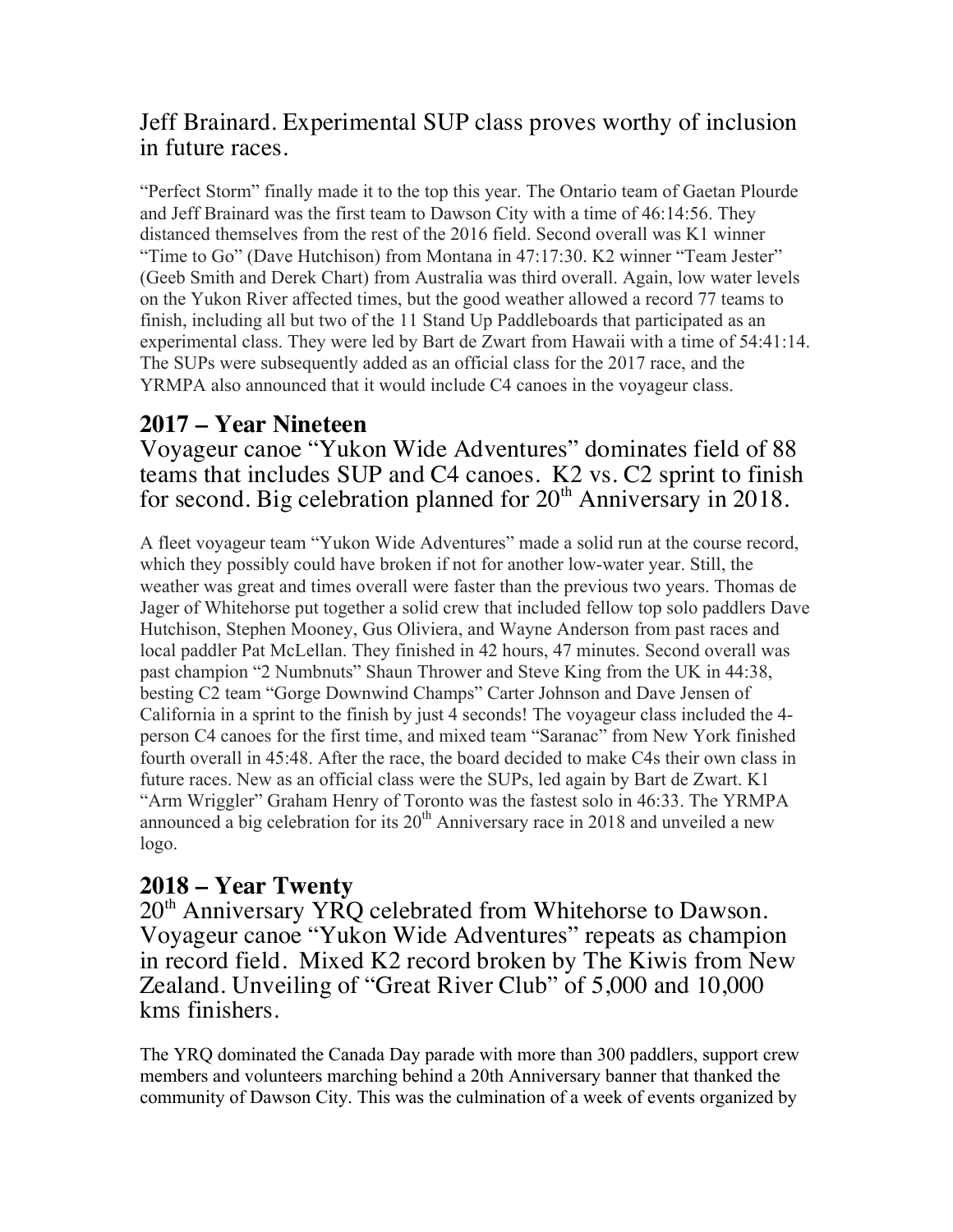our 20th Anniversary Committee that began with a grand Meet & Greet at the *SS Klondike* in Whitehorse, moved on to a Volunteer Party at Carmacks before racers arrived, and concluded with a huge Race Gallery Tent and the parade in Dawson. Thanks to Yukon Government Community Development Fund for helping us make this celebration happen!

A record 103 teams started the race and 76 teams finished. Twenty-seven teams (26.2%) scratched. Most of those were in Carmacks. Yukon Wide Adventures, a men's voyageur team with paddlers from the Yukon, NWT and BC, repeated as overall champion (with a few new paddlers switched in) in a time of 44 hours, 21 minutes, 53 seconds, beating the VC team Paddlesports Mongrels from the United Kingdom by about 23 minutes. A new record was set in Mixed Tandem Kayak by Team 28 The Kiwis, paddled by Ian Huntsman and Wendy Riach of Christchurch, New Zealand. They finished third overall and their time of 44:57:56 beat the 2005 K2 mixed record of 45:22:09 by Brandon and Heather Nelson of Bellingham, Washington, USA. Teams were beset with several challenges this year: another low river year, especially in the first 350 kilometres; head winds on the first half of Lake Laberge; and thunderstorms with lightning in spots from Coffee Creek to Dawson City, including powerful head winds that forced the leaders to shore at one point. As a result, most winning times in various classes were slower this year. At this year's Awards Banquet, the YRQ introduced the GREAT RIVER CLUB of 5,000 and 10,000 kilometre paddlers. See updated list on the website led by Larry Seethaler of Anchorage, Alaska and Ingrid Wilcox of Whitehorse, Yukon.

#### **2019 – Year Twenty-one**

Another record year with 117 teams and 86 finishers. Canoe takes top trophy in another slow year on the water; two C4 records set.

A record 117 teams started the 21st annual YRQ on Wednesday, June 26, and 86 teams finished. A total of 31 teams (26.5%) scratched during the race (an additional team withdrew just before the start). Most of the scratches were in Carmacks, as several teams were fatigued and/or unable to make the cutoff time there on Thursday evening. Only 3 teams scratched past Carmacks. Thirteen countries were represented: Canada, USA, New Zealand, Australia, Netherlands, Norway (new), United Kingdom, Switzerland, Germany, Papua New Guinea (new), France, Austria, and Ireland. Team #wepaddletogether, Mike Vincent and Ivan English of Saskatchewan, led the leaders into Dawson City in their C2, followed by defending 2-time overall champ Yukon Wide Adventures, a men's voyageur team with paddlers from the Yukon, BC and Alberta, and the C4 Alpha Super Awesome Strokes of Genius Wolf Squadron with paddlers from the Yukon and Ontario. They set a new record for the C4 class, and a new record in the C4 women's division was also established by the Yukon team Dinjii Njuu'til Ka't. Teams were beset with several challenges this year: the river was low for the third straight year (in fact it was the lowest we have seen in 21 years); strong northwest head winds generated by a squall on Lake Laberge flipped one team (all were helped to shore and then carried on) and forced other teams to pull over and bail their boats; more head winds downriver of Fort Selkirk all the way to Dawson City; and some smoke from forest fires in the Stewart-Dawson area. As a result, winning times in the various classes were quite a